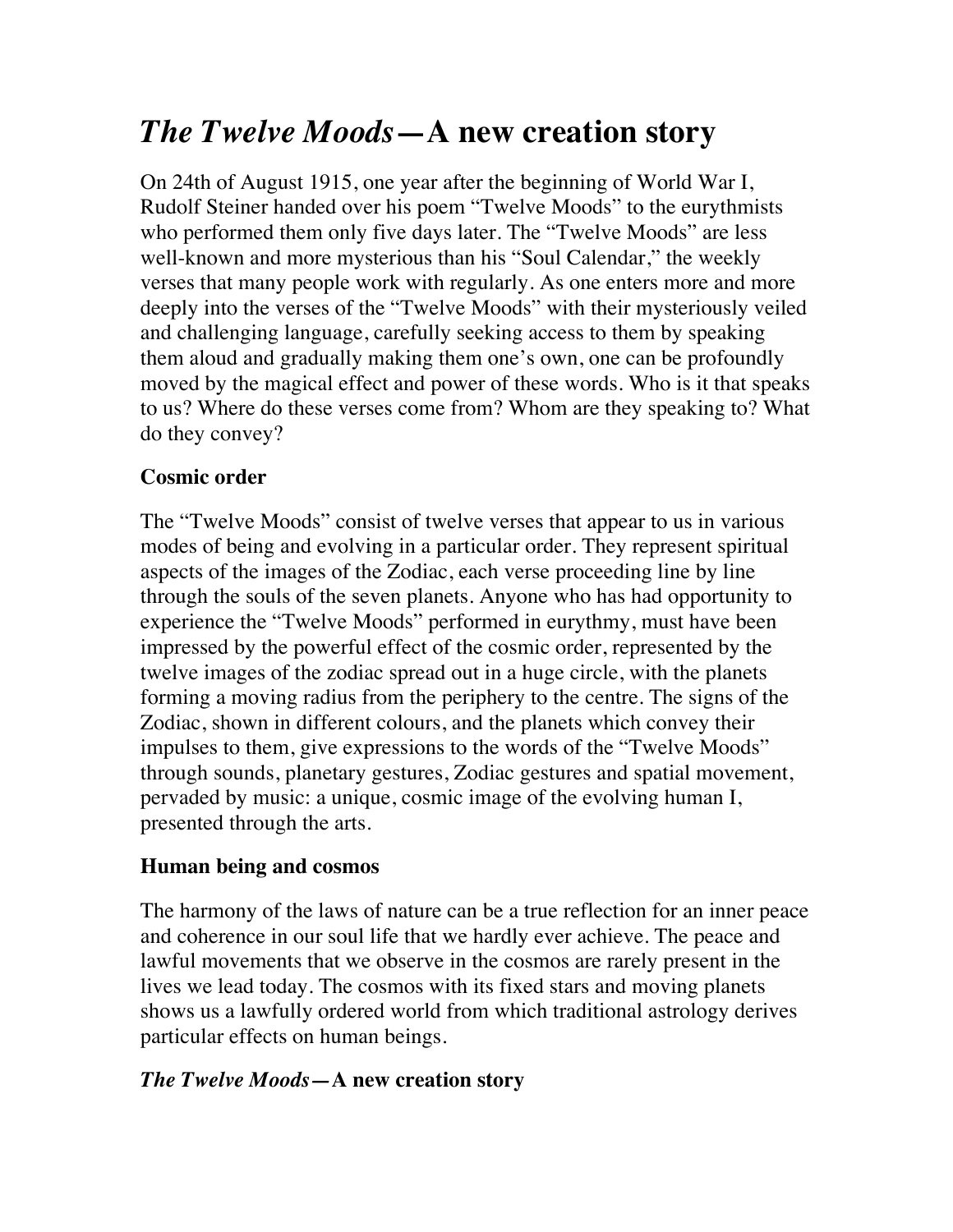The 2015 Pentecost Conference at the Goetheanum, Dornach, Switzerland…a cosmic theme based on Rudolf Steiner's "Twelve Moods."



The "Twelve Moods" are not conventional astrology, however: they do not refer to ancient wisdom or seek explanations for the riddles of life in the starry worlds; they offer access to "the lawful harmony of a spiritual world that reveals itself in us and in the cosmos alike. True spiritual science does not seek to find human laws in star constellations but tries to find them, as well as the laws of nature, in the spiritual world."

#### **The spirit of time, Michael, and the human being**

As a way towards understanding this approach, we will look more closely at the evolution of humanity in connection with the hierarchies, since this is connected with the evolution of the cosmos. How can we today connect with the cosmos in a way that is appropriate to our development in the age of the consciousness soul? Modern thinking has led us away and detached us from the cosmos, so much so that we experience ourselves as minute specks of dust in the universe. Our freedom as human beings without authorities has left us to our own devices amidst the earthly-spatial conditions of the material world.

Yet, we are still connected with the cosmos, due to an immensely important fact described by Rudolf in his Michael Letter "The Future of Humanity and the Work of Michael." When we descend from pre-earthly existence to a new birth, we seek to establish "harmony between the stars and our earthly life." That this is possible we owe to Michael, Rudolf Steiner pointed out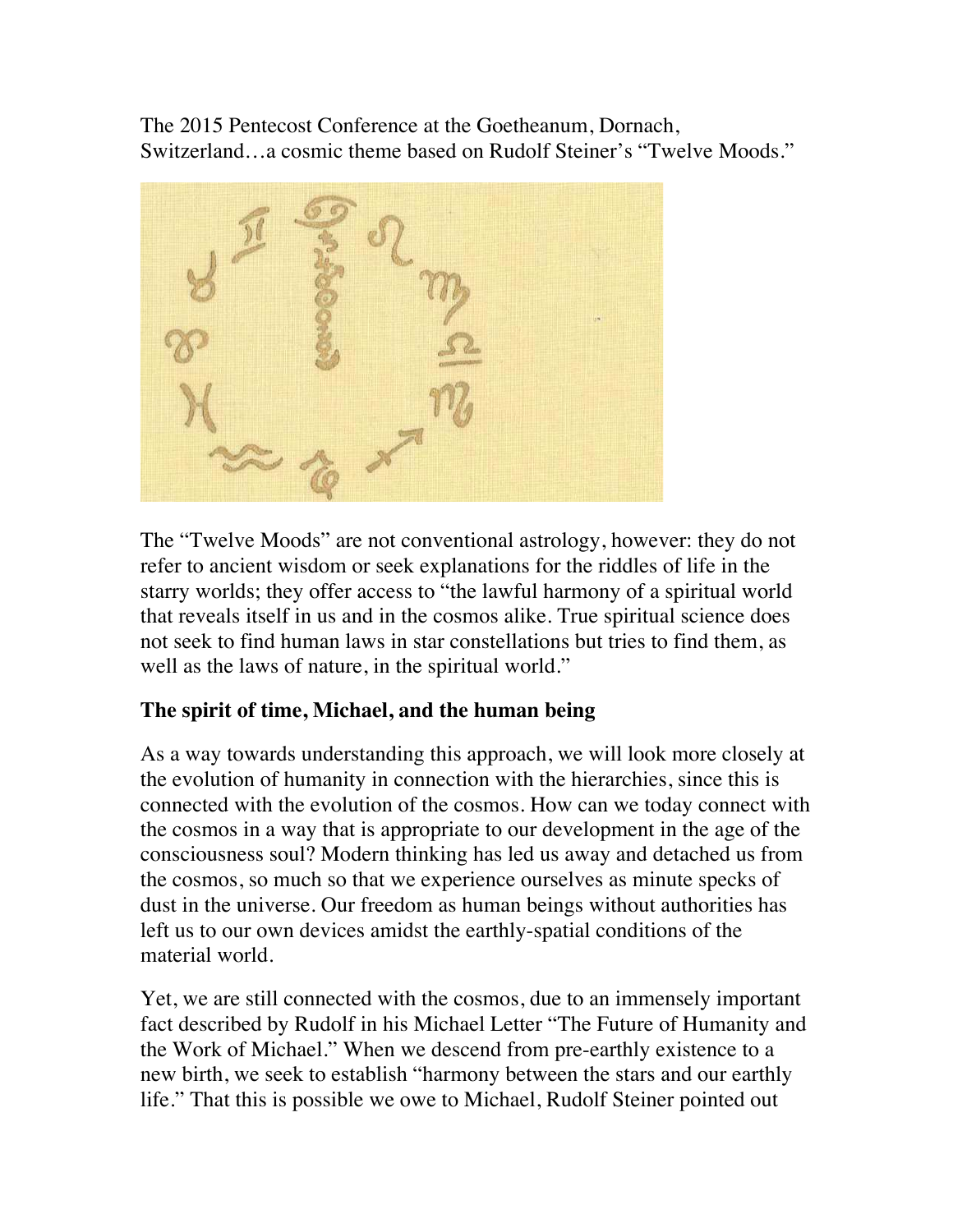Michael's deed makes it possible for us to enter voluntarily, from the earth, into a spiritual, productive relationship with the cosmos and to re-enliven the cosmos by becoming aware of our own connection with it. How can we gain awareness of our cosmic origin?

#### **The "Twelve Moods" – a sentient experience of the cosmos**

The mighty cosmic language of the "Twelve Moods" speaks to us from the cosmos, as an expression of the Logos, allowing those who hear and encounter these words to acquire a sentient experience of a world where the laws of the cosmos prevail. The words of this language awaken us to the spark inherent in them. In his address for the first performance of the "Twelve Moods", on 29 August 1915, Rudolf Steiner outlined how we human beings, who, from a cosmic point of view, are wandering around aimlessly in our earthly conditions, can "rise above our disoriented earthly thinking and receive strength in thinking and feeling from the calm movement and regularity of the cosmos [...] And in the cosmos we see, as if crystallized, the word in its calmness and the word in its movement. But we do need to feel it in the cosmos."

According to the Michael Letter quoted earlier, the "Twelve Moods" can be seen as an expression of the Christ-Michael language. The fact that they can help us to feel our way into the cosmos is deeply healing and enlightening. Something that has become disconnected becomes part of the whole again, of the universal cosmos….

#### **Twelve worldviews**

The twelve worldviews Rudolf Steiner presented in 1914 provide a different kind of access. The element that has remained with us from the spiritual cosmos and that is connected with our innermost being is our thinking. Our thinking has been wrought from the laws of the cosmos and we can unfold it in the greatest possible freedom.

Looking back to its forms, it sees their twelvefold inspiration through the spiritual hierarchies. Just as our 'I' needs twelve senses to gain awareness of itself on earth, our thinking unfolds in twelve cosmic worldviews in order to wake up spiritually and become part of the world. With the twelve worldviews we have direct access to the spiritual cosmos—not only in philosophical views of the world, but in all cultural realms….